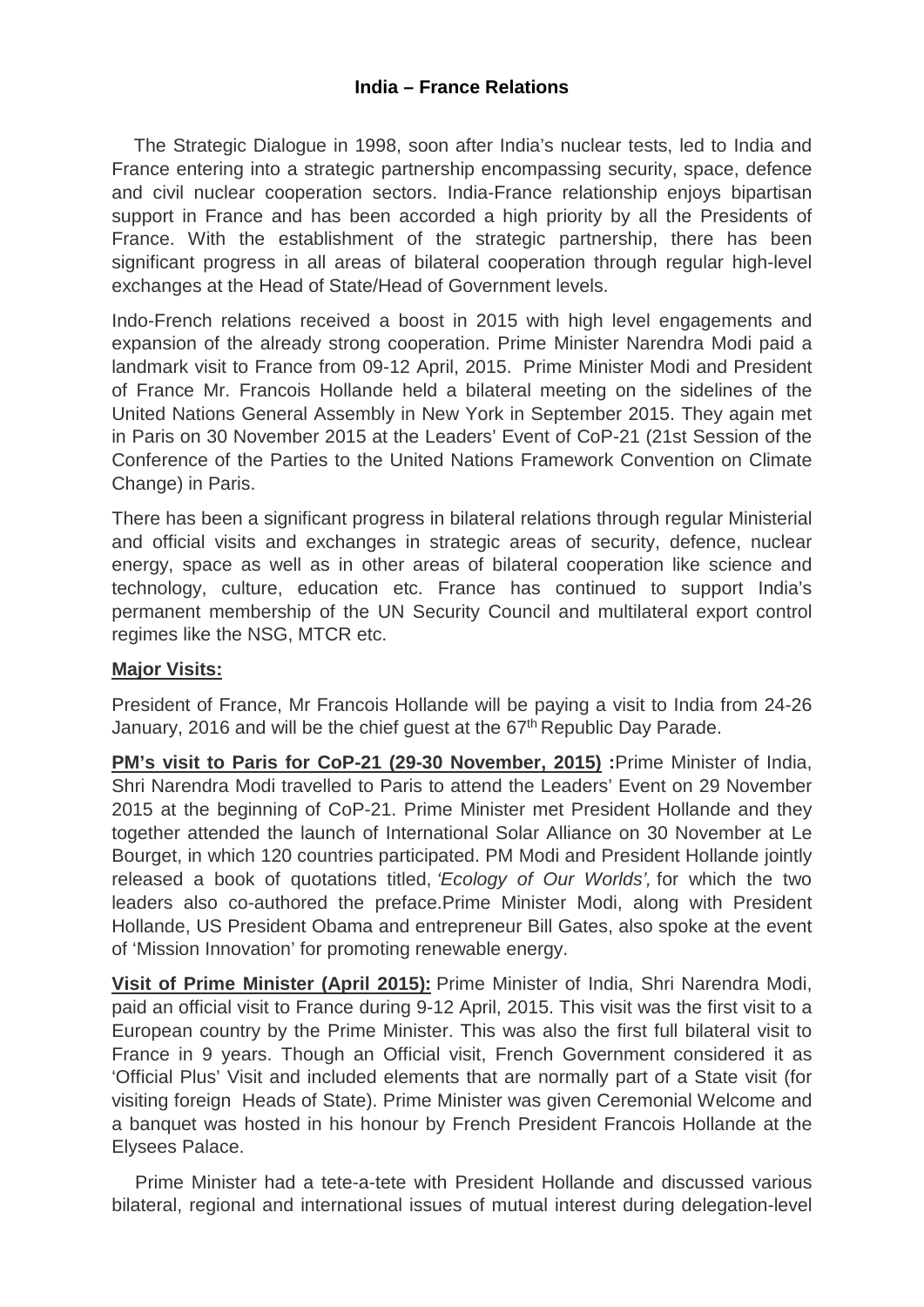talks. President Hollande also extended a unique honour of inviting Prime Minister for a boat ride with him on Seine River. They were accompanied by Mr. Laurent Fabius, Minister for Foreign Affairs and International Development and Mr. Jean-Yves Le Drian, Minister for defence, as well as Anne Hidalgo, Mayor of Paris. The co-Chairs of the CEOs' Forum presented the outcome of the 7th meeting of India France CEOs Forum which was held on 09 April 2015, to Indian PM and French President at a function organised at Elysee Palace on 10 April 2015. A statement was made to the Press by both the leaders and a joint statement covering the various decisions taken and future areas of bilateral cooperation was issued. Former French President Nicolas Sarkozy called on Prime Minister on 11 April 2015.

Prime Minister also met Parliamentary leaders of France. Mr. Claude Bartolone, President, French National Assembly hosted a lunch in honour of Prime Minister, after their meeting at the National Assembly, in which regional and global issues and Parliamentary exchanges between the two countries were discussed. Prime Minister was invited by MEDEF (French Business Confederation), to address business round-tables on Infrastructure and Defence-Manufacturing. 15 CEOs of top French companies attended each of the two round-tables. French Foreign Minister attended the round-table on Infrastructure and French Defence Minister attended the roundtable on defence-manufacturing. Prime Minister also addressed a large gathering at UNESCO, Paris, after a meeting with Ms. Irina Bokova, Director General of UNESCO where he launched a website specially dedicated to the International Day of Yoga which was celebrated on 21 June. Prime Minister also paid his tributes to the statue of Sri Aurobindo, installed in the UNESCO premises.

Prime Minister travelled to Toulouse city in Midi-Pyrenees Region of France. In Toulouse, Prime Minister paid a visit to the manufacturing unit of Airbus, French Aircraft manufacturer where he met Indian Engineers working with Airbus. He also visited CNES (French National Centre for Space Studies) where he was given an overview of Indo-French cooperation in the field of Space, spanning five decades. Prime Minister also interacted with elected representatives from French Regions, including the President of the Regional Council of Midi-Pyrenees.

Prime Minister travelled to NeuveChapelle in the north of France, accompanied by Mr. Jean-Yves Le Drian, Minister of Defence. The NeuveChapelle Memorial commemorates over 4,700 Indian soldiers who lost their lives on the Western Front during the First World War. Prime Minister paid homage to the Indian soldiers who made the supreme sacrifice. This was the first time a Prime Minister of India visited NeuveChapelle. Prime Minister addressed a large gathering of Indians and Persons of Indian Origin in France at the Carrousel du Louvre which was also broadcast live in Saint Denis and other places in Reunion and Guadeloupe Islands where large Indian origin communities live.

Nineteen Agreements/MoUs were signed during the visit encompassing diverse areas of cooperation between India and France, such as Nuclear Energy, Space, Railways, Conservation of Cultural Heritage, Science and Technology, Sports, Tourism, Human exchanges, Renewable energy and Twinning of historical monuments. The two leaders also unveiled an Indo-French joint stamp commemorating the Fifty years of Space cooperation between the two countries. A list of the Agreements/ MOUs signed during the visit is enclosed (Annexure).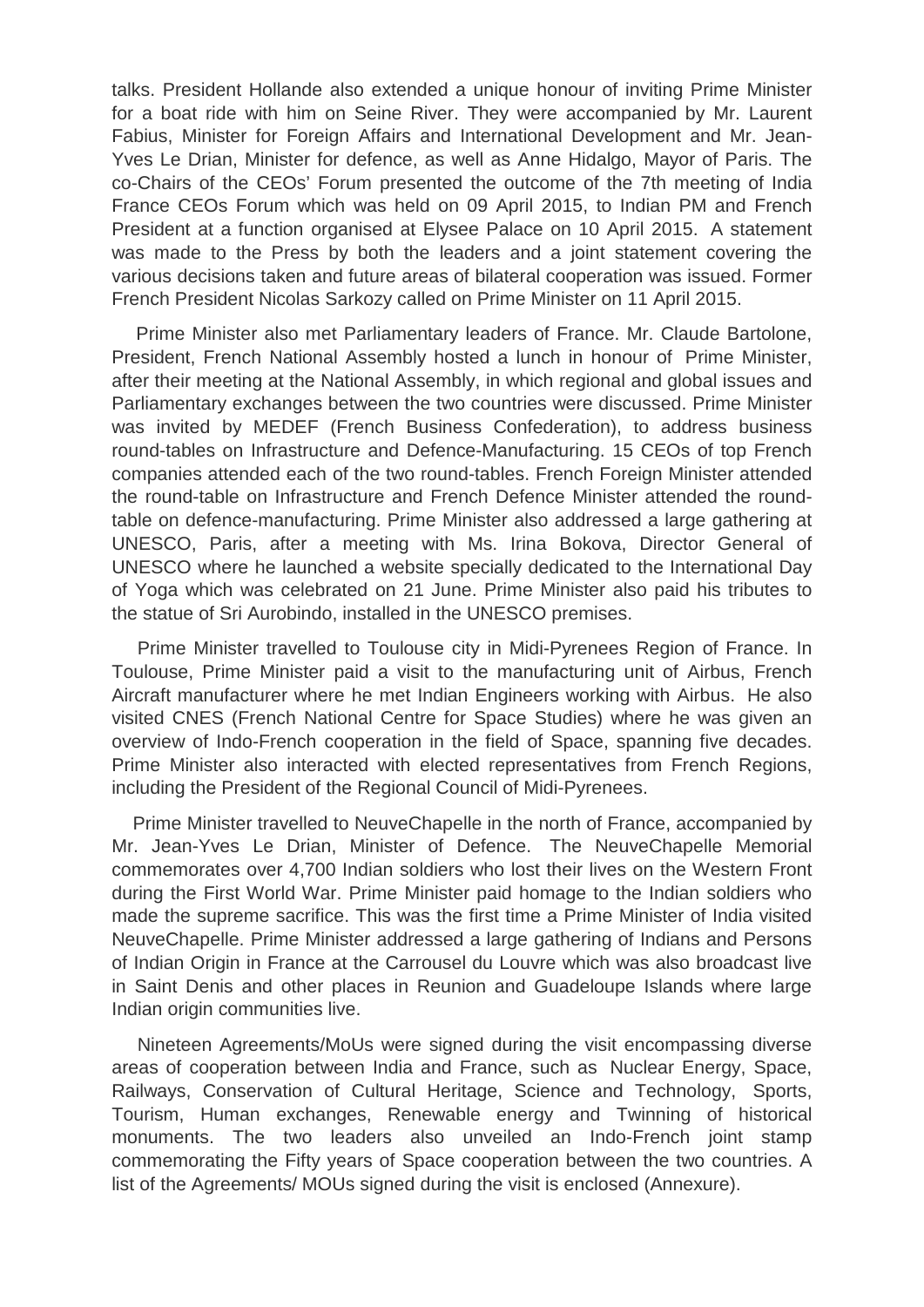**President Hollande's Visit to India (February 2013):**President Hollande visited India in February 2013. He was accompanied by six Ministers, including Foreign Minister, Defence Minister, External Trade Minister, Culture Minister, Higher Education & Research Minister and Deputy Minister in-charge of Transport, as well as a 50-member business delegation. He had detailed discussions with President and PM on bilateral, regional and international issues of mutual interest. EAM, UPA President, Leader of Opposition and Governor of Maharashtra had called on him. In Mumbai, he interacted with Indian business leaders. During President Hollande's visit, a Joint Declaration was issued. Four agreements in the fields of culture, space, railways and education were signed.India and France agreed to give further impetus to their strategic partnership and to reinvigorate bilateral economic engagements by harnessing the synergies between their economies. In the field of defence, they reaffirmed their continued interest to enhance bilateral cooperation. They agreed to further strengthen bilateral civil nuclear cooperation and expressed hope for increased cooperation in science and technology as well as research and education. France reiterated its support to India's permanent membership of the UN Security Council as well as membership of the NSG and other export control regimes.

**Other Visits:** Shri Prakash Javadekar, Minister of State for Environment, Forests and Climate Change attended the pre-CoP-21 ministerial consultations in Paris on 9- 10 October, 2015. He also led the Indian Delegation at the Informal Ministerial Consultations held in Paris on 20-21 July, 2015 and again on 6-7 September 2015. Minister for Civil Aviation ,Shri Ashok Gajapathi Raju and Shri Rao Inderjit Singh, Minister of State for Planning and Defence visited Paris for Paris Air Show during 14- 18 June 2015. Smt. Nirmala Sitharaman, Minister of State for Commerce (IC) visited Paris from 03-06 July, 2015.

French Foreign Minister Laurent Fabius visited India on 5 February 2015 in connection with Delhi Sustainable Development Summit (DSDS), New Delhi. During the visit, he called on PM and met with EAM, Minister of Railways, and Minister of State for Environment, Forests and Climate Change and discussed issues of bilateral importance. Ms. Segolene Royale, Minister for Ecology, Sustainable Development and Energy also attended DSDS. Mr Fabius again visited India on 20 November 2015 and called on PM in preparation of CoP-21 in Paris. French Defence Minister Jean-Yves Le Drian visited India on 24 February 2015 and met with his counterpart and NSA. He again visited India and held talks with RakshaMantri in in May, 2015.

# **Institutional Structure for dialogue:**

**India-France Strategic Dialogue:** France and India have instituted Strategic Dialogue at the level of National Security Advisors.The latest round was heldin Paris recently on 12-13 January, 2015between NSA Shri AjitDoval and Mr. Jacques Audibert, Diplomatic Advisor to French President. Earlier, the 26<sup>th</sup> round was held in New Delhi on 09 October 2014 and the 25th round was held in Paris on 30 January, 2014.

**Foreign Office Consultations**: The last round of Annual Foreign Office Consultations at the level of Foreign Secretaries was held in Paris on 17 June, 2013. An Agreement on Mutual Exemption for Short Stay Visas for Diplomatic Passport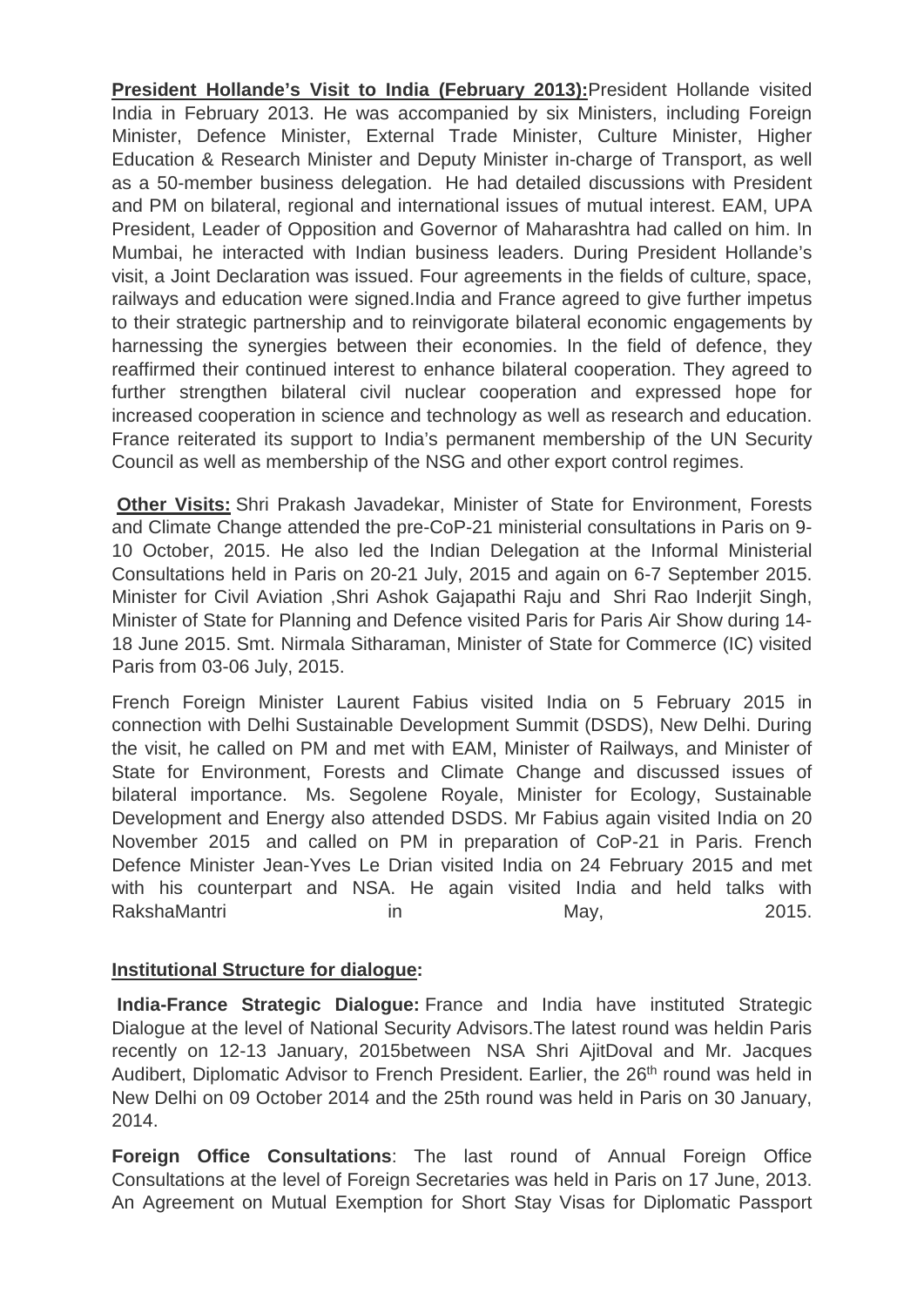Holders was signed during the visit. Foreign Secretary Dr. S. Jaishankar visited Paris in March 2015 in preparation to Prime Minister's visit to France in April, 2015.

**Joint Working Group on Counter Terrorism:** The 9th meeting of the Joint Working Group on Counter-terrorism was held in Pairs on 20 June 2014 and the tenth round has been recently held on 8 December, 2015 in New Delhi.

**Cyber Dialogue**: The second round of the India-France cyber dialogue was held in Paris on 17 March, 2015 in New Delhi. The two sides decided to carry forward their cooperation on cyber security issues.

**Dialogue on Maritime Cooperation:** The Inaugural dialogue on Maritime cooperation was held in Paris during 14-15 January, 2016. Deputy NSA Shri Arvind Gupta headed the Indian delegation for the dialogue.

**Dialogue on non-proliferation and disarmament:** A delegation of Ministry of Foreign Affairs and Ministry of Defence of France visited India on January 28, 2014 for talks on Arms Trade Treaty.

**Track 1.5 Dialogue** : The first round of the Track 1.5 India-France Annual Dialogue between the Observer Research Foundation, India and the Centre for International Studies and Research (CERI, Science Po – Paris) was held in Paris on 23 May, 2013.

**Joint Committee for Economic and Technical Cooperation:** The 16th session of the Joint Committee for Economic and Technical Cooperation, at the level of Ministers of Commerce was held on 23-25 June, 2010 in Paris.

**CEOs' Forum and other economic dialogues:** The latest session of India-France CEO's Forum was held on 09 April, 2015 during PM's visit. The first Annual Economic and Financial Dialogue was held in Paris on 29th October 2013 between Ministries of Finance of India and France. The first meeting of Joint Working on Sustainable Urban Development was held in Paris on 20 September 2013**.** The 9th meeting of Joint Working Group on IT was also held in Paris during October 2013.

**Civil Nuclear Energy Cooperation:** A landmark Agreement on Civil Nuclear Cooperation was signed between India and France on 30 September, 2008 during the visit of Prime Minister Dr. Manmohan Singh to France. Subsequently, during the visit of President Nicolas Sarkozy to India from 4-7 December 2010, the General Framework Agreement and the Early Works Agreement between NPCIL and Areva for implementation of EPR NPP Units at Jaitapur were signed**.**

During Prime Minister Narendra Modi's visit in April, 2015, two MoUs were signed, one between L&T and Areva and another Pre-Engineering Agreement between NPCIL (Nuclear Power Corporation of India Ltd.) and Areva. The discussions on implementation are going on.

**Space Cooperation:** France and India view each other as important partners in space technology and applications. The Indian Space Research Organisation (ISRO) and its French counterpart, the Centre National de Etudes Spatiales (CNES) have a rich history of cooperation and collaboration spanning five decades. During the visit of the Prime Minister to France in April 2015, joint stamps were released to commemorate the completion of 50 years of Cooperation in Space. A program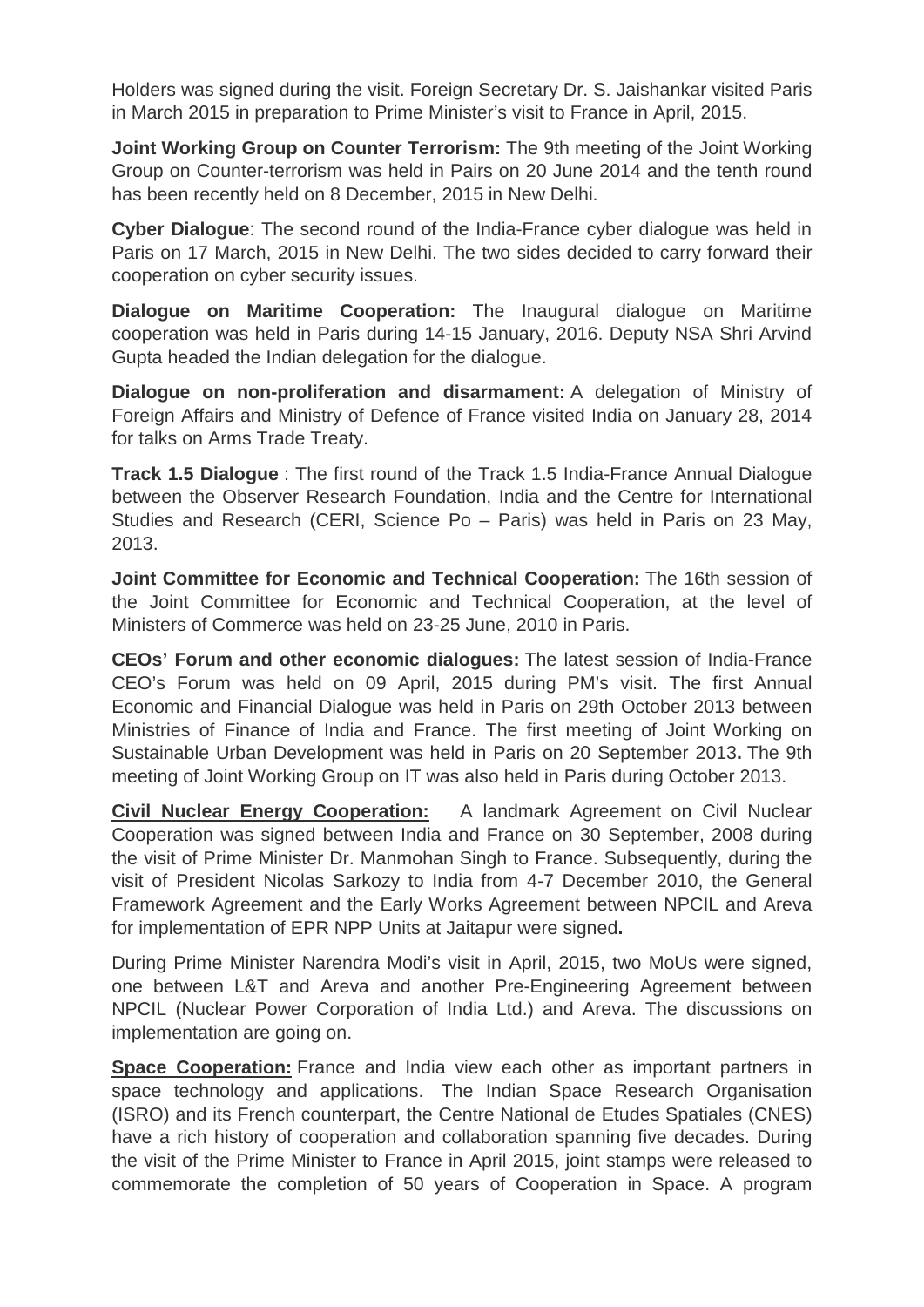agreement for a reinforced cooperation in space activities was signed between the two countries during the visit. The program envisages joint development of an earth observation satellite, cooperation in inter-planetary missions and hosting of a French payload on an Indian satellite. Following the signing, an ISRO-CNES meeting was held at SAC, Ahmedabad on June 24, 2015 and the two sides agreed on a broad configuration for a future joint Thermal Infra-red satellite mission.

Two other MoUs on Space, signed during the PM's Visit, include the extension of the ISRO-CNES MoU on MeghaTropiques satellite for two years and MoU between ISRO, CNES and ONERA for Ka-band propagation experiment over Indian tropical region. Towards this, the installation of the CNES instruments at Hassan (ISRO centre) has since been completed satisfactorily.

ISRO and CNES had jointly developed the **S**atellite for **AR**GOS and **AL**TIKA (SARAL) carrying a radar altimeter and a data collection platform. The SARAL satellite was launched on-board ISRO's Polar Satellite Launch Vehicle (PSLV) in February 2013. The MeghaTropiques satellite for monitoring tropical atmosphere was launched in late 2011. Both satellites continue to provide useful data for atmosphere monitoring, environment monitoring and ocean surface topography. The 2nd annual review of exploitation (REVEX) of SARAL was held at Toulouse during the period 11-14 October, 2015.

Under a commercial Launch Service Agreement between Antrix Corporation Limited and ASTRIUM SAS, an advanced Remote Sensing satellite - SPOT-7 built by ASTRIUM SAS was successfully launched on-board PSLV from India in June 2014. Arianespace, France has been the major provider of launch services to Indian Geo-Stationary satellites. As many as 19 Indian satellites have been launched by Arianespace on a commercial basis. On 7th December 2014, India's multi-band telecommunications satellite GSAT-16 was precisely placed into the intended Geosynchronous Transfer Orbit by the Ariane-5 launch vehicle. ISSRO's advanced communication satellite GSAT-15 was successfully launched from French Guiana on November 10, 2015. Two Indian communication satellites (GSAT-17 and GSAT-18) are scheduled to be launched in 2016 onboard Ariane-5 rocket from Arianespace.

Recognizing the importance of space cooperation between the countries, the Indian government has felicitated Professor Jacques Blamont (French Scientist), one of the chief architects of this cooperation, with the Padma Shri Award in 2015.

**Defence Cooperation:** The defence relations between the two countries are strong and have been growing within the framework of structured talks under the Indo-French Defence Cooperation Agreement. Several meetings on industrial collaboration and service exchanges are held regularly.

**High level Visits:**French Defense Minister Jean-Yves Le Drian visited India and met Shri Manohar Parrikar, RakshaMantri on 23 February 2015. He had earlier visited India on 01 December 2014. He again visited India and held talks with RakshaMantri in May, 2015.RakshaRajyaMantri Shri Rao Inderjit Singh led the Ministry of Defence delegation to the 51st edition of the biennial Paris Air Show, held from 15 to 21 June 2015. A Cabinet Secretariat delegation also visited the show. Gen. Jean-Pierre Bosser , the Chief of Army Staff, French Army visited India in March 2015. The Chief of Army Staff, Indian Army visited France in May 2013. Admiral Bernard Rogei, the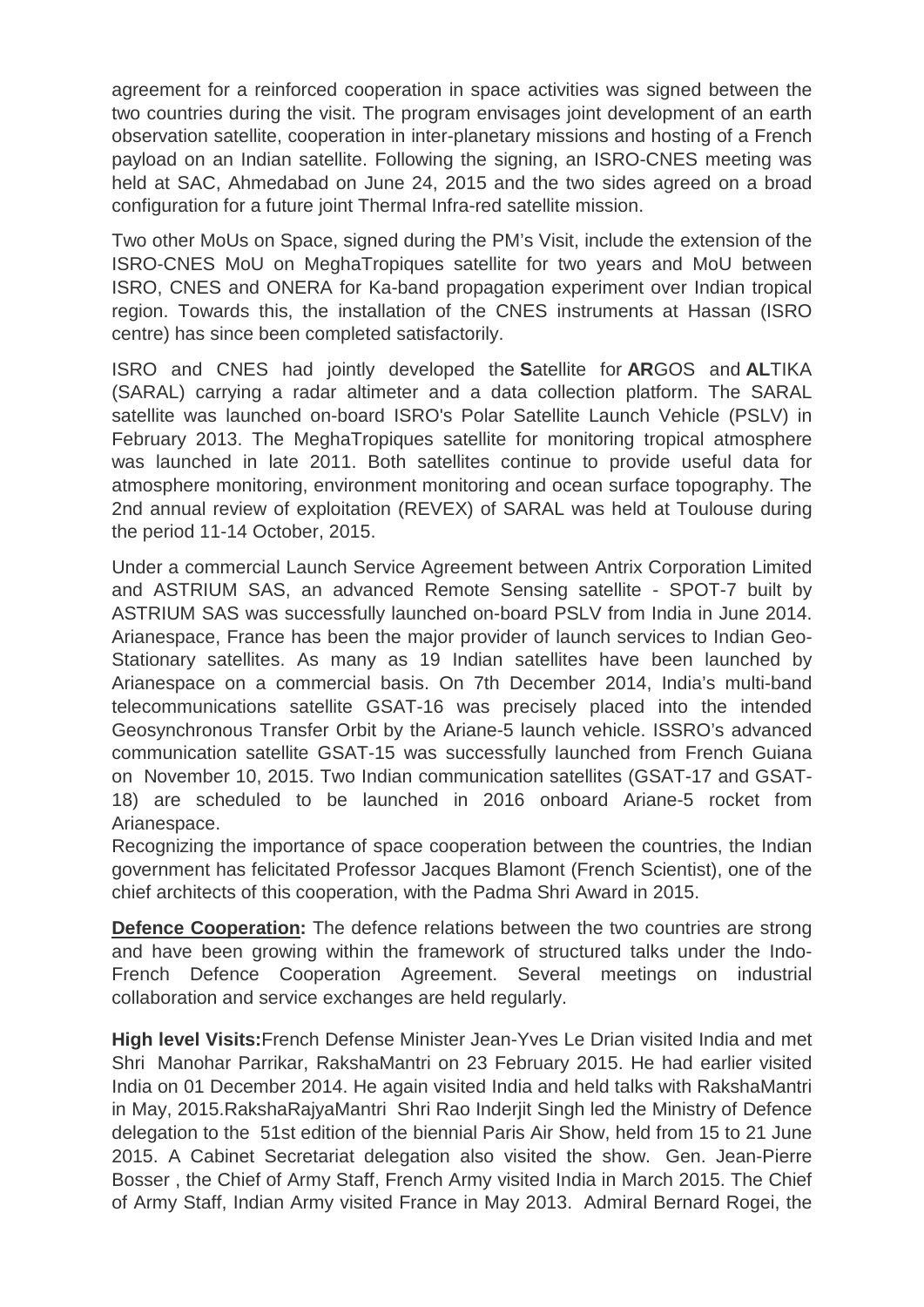Chief of Naval Staff, French Navy visited India in November 2014. An official invitation has been extended to French Chief of Air Staff to visit India and the visit may take place in March, 2016.The French Vice Chief of Air Staff visited the biennial Aero-India Air Show held at Bangalore from 18 - 22 February 2015 air show on behalf of the Chief of the French Air Force while Director, Asia Pacific represented the French DGA. France had the second largest participation (after the USA) in the air show with 58 participating companies.

**Joint exercises:**Joint service level exercises are held regularly in India and France. The next edition of Joint Army exercise, 'EX-SHAKTI' is to be held in Rajasthan, India from 19-21 January, 2016. The first such joint exercise was conducted in India at Chaubattia from 09 – 22 October 2011 while the second was conducted in the French Alps from 09 - 20 September 2013. The platoon level training exercise was based on Counter Insurgency / Counter Terrorism in mountainous environment.The fifth edition of the joint air exercise EX- GARUDA was held in Jodhpur in June 2014. The French complement included four Rafales from their air base at Al Dhafra, UAE and their Air to Air Refueller. The French Chief of Air Staff Gen. Denis Mercier visited India during this exercise on 09 June 2014.The latest edition of the Indo - French naval exercise EX - VARUNA, was held off the coast of Goa in May 2015. An aircraft carrier from each country participated in the exercise along with their support ships.The Indian Naval Ship Tarangini made a maintenance call at Le Havre port from 26 August to 10 September, 2015. Vice Admiral SPS Cheema, FOC-in-C West visited France when INS Trikand made a port call at Toulon from 25-29 September 2015. Three Indian Naval ships made a port call at Saint Denis in the Reunion Islands in October 2014.

**High Committee on Defence Cooperation (HCDC):** The High Level Committee for Defence Cooperation (HCDC) at the level of Defence Secretaries, met in Paris on 12 January 2015. Defence Secretary, Shri R. K. Mathur was the Indian co-chair while Mr Philippe Errera, Director General of the Directorate of International Relations and Strategy, under the French MoD, represented the French side. Various areas of defence cooperation including, Army, Navy and Air Force professional exchange visits, joint exercises as well as industrial and technology cooperation were discussed. On 13 January 2015, the Defence Secretary called on the French Defence Minister and also held meetings with the DGA, Chief of Defence Staff and the Special Advisor to the Defence Minister. The 16th HCDC meeting is likely to be held in New Delhi.

**Bilateral Trade & Investment cooperation:** In 2014, the total trade in goods between France and India was worth  $\epsilon$  7.92 billion, registering an increase of 10.7% from 2013. India's exports to France were valued at € 5.21 billion (+18.4%) whereas French exports to India totalled  $\in$  2.7 billion (-0.33%). The trade surplus which is in favour of India for the past 10 years stood at 2.5 billion euros in 2014 up from 1.7 billion euros in 2013. India had a 1.04% share in French imports in 2014 while French exports to India represented 0.63% of total French exports.

**Trends in 2015:** In the first ten months of 2015, India France bilateral trade was worth 7.23 billion euros (+11.15% over the corresponding period last year). India's exports to France increased by 6.53% to 4.57 billion euros during this period with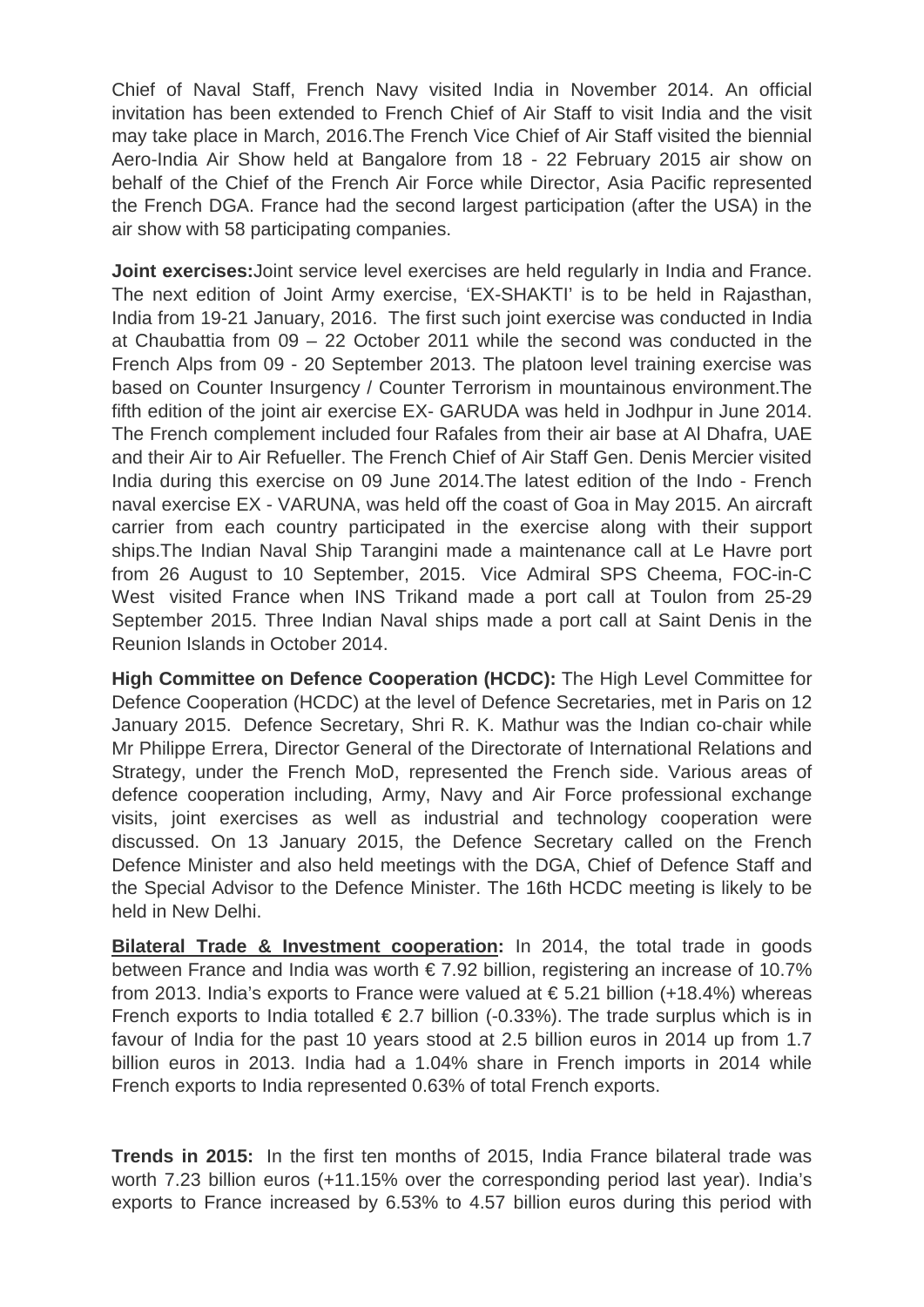exports of all top product categories registering an increase: minerals fuels & oils (2.38%); articles of apparel & clothing accessories (5.62%); machinery and mechanical appliances (11.85%); organic chemicals (6.62%); electrical machinery & equipment (1.64%); footwear (9.13%); leather goods (6.98%); vehicles and accessories (28.38%); and gems & jewellery (29.46%). Meanwhile, French exports to India increased by 20.10% from January-October 2015: Exports of following top 10 ranked products increased: aircraft, spacecraft & parts thereof (3.8%); electrical machinery & equipment (48.26%); machinery and mechanical appliances (8.71%); optical, photographic, cinematographic, measuring, checking, precision, medical or surgical instruments and apparatus & parts thereof (96.89%); organic chemicals (14.49%); plastics & articles thereof (10.43%); miscellaneous chemical products (43.11%); pharmaceutical products (6.81%). However, exports of iron & steel & articles thereof fell by 14.37%.

# **INVESTMENTS :**

**French investments in India:**France has emerged as a major source of FDI for India with about 750 big French companies already present in India. France is the 9th largest foreign investor in India with a cumulative investment of USD 4.77 billion from April 2000 to September 2015 which represents 1.80% of the total FDI inflows into India according to statistics provided by the DIPP. The highest FDI equity inflows are in the services sector (19%), with cement & gypsum products (18%) in second place followed by food processing industries (6%), industrial machinery (6%) & drugs & pharmaceuticals (5%).

Practically all the big French Groups have their subsidiaries in India. However, there are a few joint ventures and liaison offices of French companies in India. 39 of the 40 CAC 40 (French stock market index) companies are present in India. Around 50-70 SMEs are also present in India essentially in the mechanical & pharma-chemical sectors. French companies are present in a wide range of sectors: services (BNP Paribas, Cap Gemini, Havas, Sodexho etc); pharmaceutical-chemical (Arkema, l'Oréal, Sanofi, Total etc); aero-space (Airbus, Dassault, Eurocopter, Safran, Thales etc); agro-food (Bongrain, Danone, Lactalis, Lesaffre Pernod Ricard etc); electronics (Crouzet, Gemalto, Oberthur, Safran, STMicroelectronics etc); construction mechanics (Alstom, Cermex, Legris Group, Poclain, Sidel); electrical components (Hager, Legrand, Schneider Electric etc); automobile (Faurecia, Michelin, Plastic Omnium, Renault, Valeoetc). French investments cleared during 2015 include amongst others, proposals from Louis Vuitton Malletier (Luggage & Luxury Leather Goods), Freyssinet International &Compagnie (Constructing Heavy Construction Projects), Sanofi Pasteur (Healthcare Solutions), Safran Engineering Services (Engineering services to the aerospace, energy & ground transport industries), Serap Industries (Liquid & food preservation), Arkadin (Conferencing services), Aubert & Duval (alloy steels, stainless steel & special steels), Beaujon (Insurance & Asset Management) and Péters Surgical (surgical sutures & meshes).

**Indian Investments in France:** There are almost 75 Indian companies operating in France (more than 100 including sub-subsidiaries), employing more than 7,000 people. Nine new Indian investments were recorded in 2014, creating or maintaining 657 jobs. Fifty-six percent of Indian investments in France were in business services, followed by 22% in decision-making centres (first-time investments) and 22% in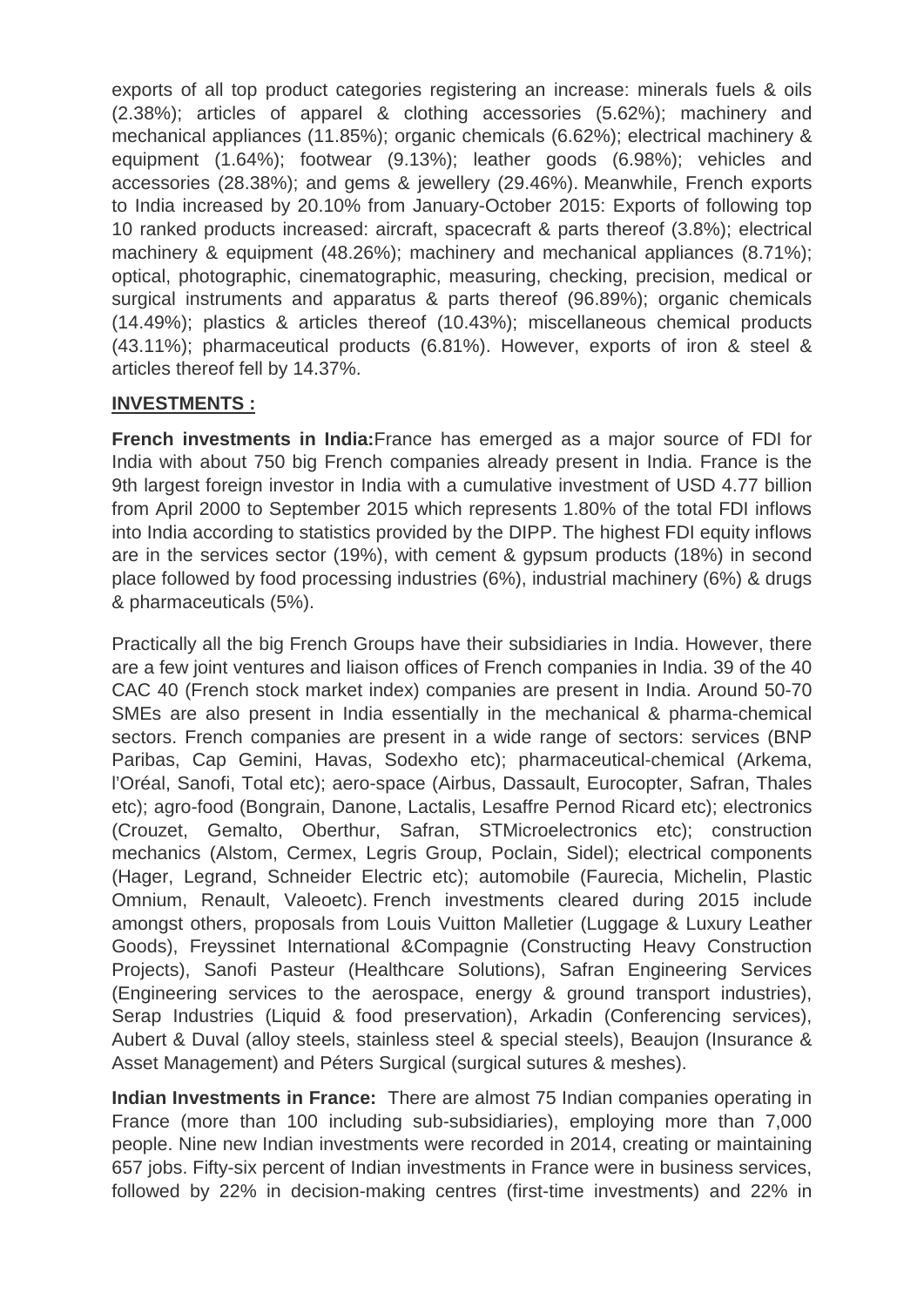production/manufacturing. Twenty-two percent of these investments were made in the aerospace equipment sector, while Indian companies were responsible for 21% of jobs generated by foreign investment in the agro-food sector.Indian companies invested primarily in the Paris Region (Ile-de-France), which attracted 33% of all Indian investments.India was the 30th largest foreign investor in France with cumulative FDI inflows amounting to  $\epsilon$  457 million (acc. to 2013 statistics by the French Central Bank). Indian Investments in France have been growing and it is estimated that the total stock of Indian investments in France is approximately  $\epsilon$  1 billion. Indian investment in France has come in different sectors such as pharmaceuticals (Ranbaxy &Wockhardt), software and IT (Tata Consultancy Services, Infosys & Wipro), wine (Kingfisher), steel (Tata Steel, Electrosteel), plastics (Sintex Industries), railway wagons (Titagarh Wagons), aerospace (Cades, Axis Aerospace & Technologies), Auto Parts (Jyoti), Two-wheelers (Mahindra& Mahindra), Metal Forging (Bharat Forge). In 2014, Sintex Industries, Tata Group, Mahindra & Mahindra and Mahajan Group were the four largest Indian employers in France. The following Indian companies invested in France in 2015: Mahindra & Mahindra which acquired 51% share of Peugeot Two-Wheelers and Bharat Forge which acquired MécaniqueGénéraleLangroise (MGL).

**Cultural Cooperation:** Indian culture enjoys a wide audience among the French population, as is evident in the numerous and frequent cultural events organized all over France, spanning the entire spectrum of Indian art, music, dance, cinema and literature. The Cultural Exchange Programme (CEP) for 2013-15 was signed during the visit of President Hollande to India on 14 February 2013. Both sides are considering the renewal of the CEP during forthcoming visit of President Hollande to India.

The Indian Council of Cultural Relations (ICCR) regularly sponsors visits of Indian artists to France and also assists in exchange of students in the field of culture and arts. A significant number of Indian artists also regularly perform in France on commercial basis or at the initiative of various local cultural associations, outside the purview of official exchanges.

A 15 month long cultural festival- 'Namaste France' was held from April 2010- June 2011 showcasing the Indian culture including art, music, dance, films, cinema and literature. The French government has organised two editions of 'Bonjour India', a French cultural festival in India in 2009-10 and January- March 2013.

The second edition of 'Namaste France' festival will be organized in several cities of France in September- November 2016. ICCR empanelled and several other renowned artists will perform in 'Namaste France' festival. Several Indian cultural associations and Indian diaspora in France will participate in these celebrations. In addition to ICCR, other organisations like Ministry of Culture, Ministry of Tourism and Air India will also participate in the celebrations. The festival aims to create mutual awareness and understanding about Indian culture among the French youth, by associating them with cultural events. This festival also provides an excellent opportunity to promote tourism to India and further our soft power in France.

 During the visit of Prime Minister to France in April 2015, both the governments agreed to cooperate on urban heritage preservation within the ambit of Joint Working Group (JWG) on urban development and also on twining of historical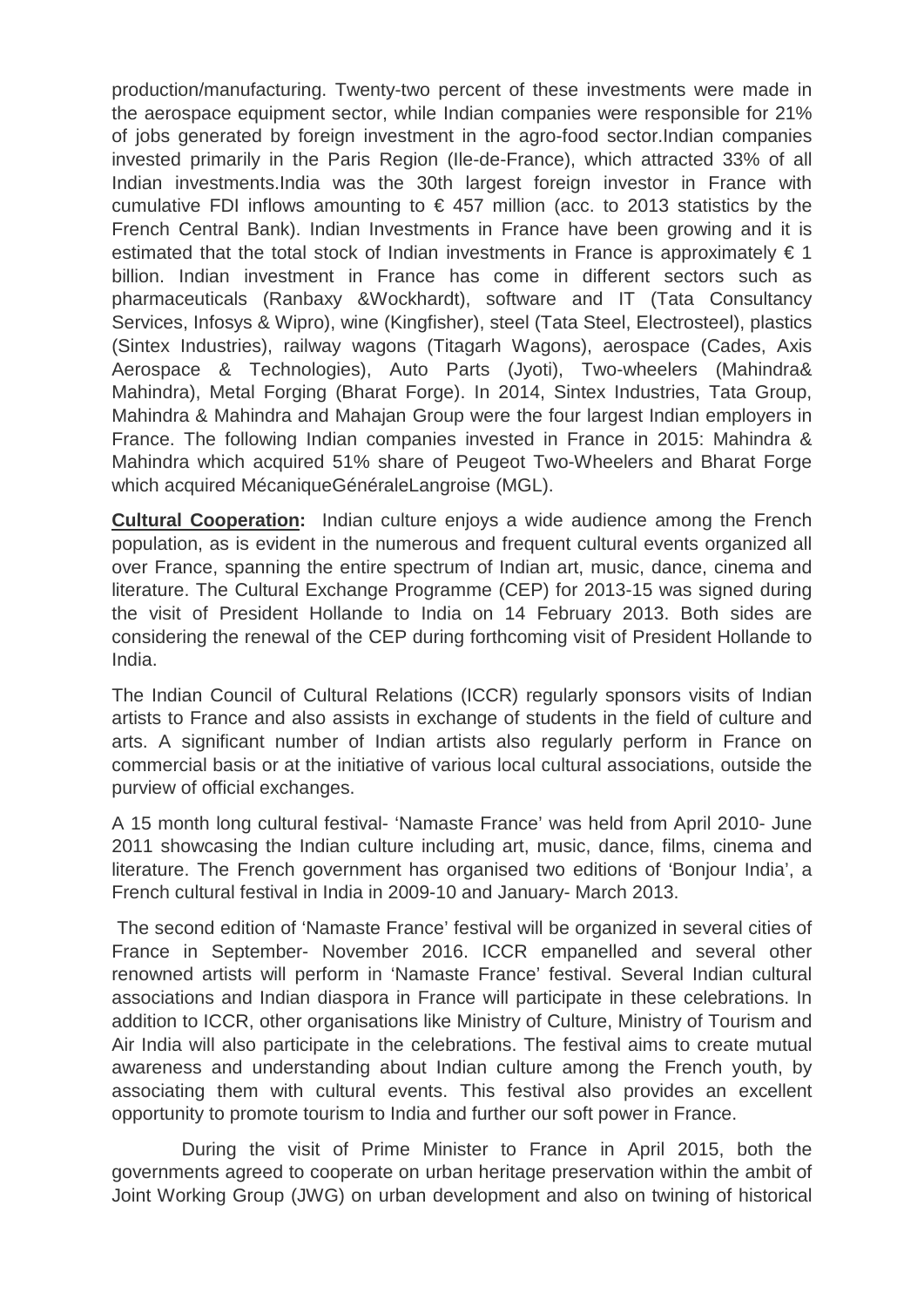monuments and sites in both the countries. During this visit, the following MoUs/Letter of Intent (LoI) were also signed to promote cooperation in the area of culture and heritage between India and France:

Arrangement for training of Indian Heritage Professionals between French and Indian Ministries of Culture, in presence of the *Institut National du Patrimonie* (INP)

- 1. Letter of Intent between Archaeological Survey of India (ASI) and *Institut National de RecherchesArchéologiquesPréventive of France* (INRAP), France on training, exchange of best practices, and deployment of experts, especially in the area of underwater archaeology
- 2. MoU between the Indian Heritage Cities Network Foundation (IHCNF) and *Association National des Villeset Pays d'art et d'historie* (ANVPAH) to undertake activities and programmes in Indian cities to address issues such as urban planning, heritage conservation, up gradation of basic services etc.
- 3. LoI on promoting closer cooperation between two countries in tourism sector

An agreement of cooperation between the Raja Rammohun Library of Kolkata and the National Library of France has been signed in October, 2015 in Kolkata.

Promotion of Yoga and Ayurveda in France has been given significant attention. A letter of Intent on Ayurveda was signed between Ministry of AYUSH and University of Strasbourg. Subsequently, University of Strasbourg held a conference on Ayurveda.

Several Indo-French friendship associations and cultural organizations are promoting Indian languages like Sanskrit, Hindi, Tamil, Telugu etc. In view of growing interest in Hindi in France, Government of India is planning to organize a Regional Hindi Conference in Paris in 2016.

Joint Statement issued during Prime Minister's visit to France in April 2015 emphasized the role of Indian Cultural Centre in France along with*Alliances Françaises* in India and the *InstiutFrançaisenInde* in the promotion of cultural relations between the two countries. India is taking steps to open an Indian Culture Centre in Paris by 2017.

**Cooperation in the field of sports**: During the visit of PM in April, 2015, India and France signed a MoU providing for exchanges on sports medicine, training of executives, exchanges on expertise in high level sports, institutional cooperation, promotion of participation of women in sports and prevention and fight against doping in sports.

**Tourism Promotion:**Under the new areas for deepening India-France partnership, the Mission has identified the sector of skill building and cooperation in tourism as having potential and continues to focus on them in coordination with India Tourism Office, Paris. The Mission works to promote India as a tourist destination and provides support to Road shows held by State Governments and co-organises with India Tourism Office interactive sessions with Indian tour operators to assess their challenges in the French market.The GOI has introduced e-tourist visa for French nationals since May 2015. French travellers whose sole objective of visiting India is recreation, sightseeing, casual visit to meet friends or relatives, short duration medical treatment or casual business visit can apply for this category of visa and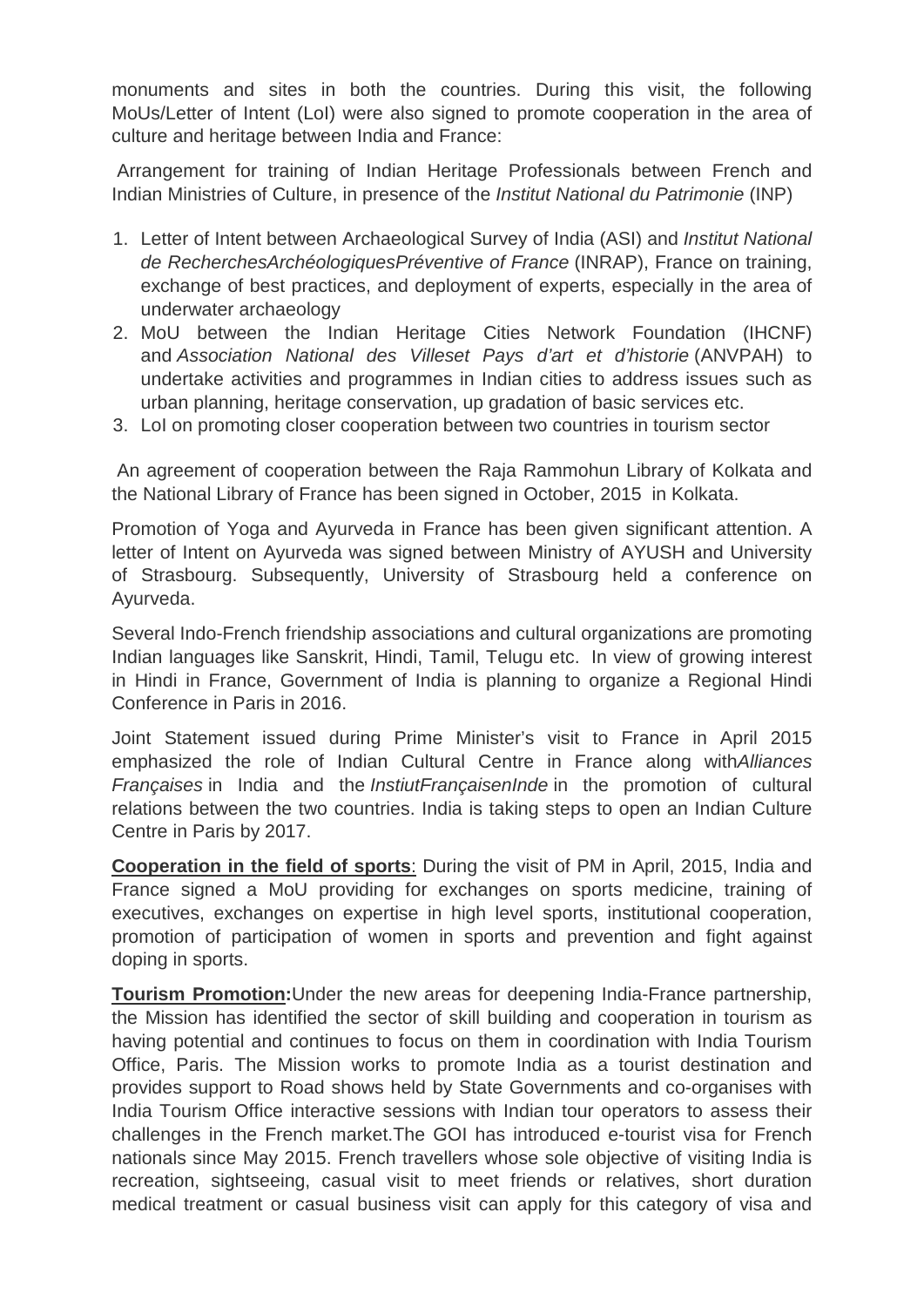obtain the visa through their e-mail account. This has promoted ease in obtaining visa for India.

**Educational and Technical Cooperation:** The bilateral educational and S&T cooperation between India and France has grown over the last few years. During Prime Minister's visit to France in April 2015, School of Planning and Architecture, Delhi and National Architecture Institute in Paris signed a MoU and Ministry of AYUSH, Government of India and University of Strasbourg signed a Letter of Intent on Ayurveda. There are approximately 5000 Indian students in France. Necessitated by the growing number of Indian students in France, a project for construction of an annex for Maison De L'Inde, hostel for Indian students and researchers in Paris, was taken up and completed in October 2013. Under the extension project, 72 additional rooms have been constructed adjacent to the present Maison De L'Inde building. There is also a vibrant school exchange progamme between the two countries with 15 Indian schools visiting France and 30 French schools visiting India in 2015.

In the field of S&T, the Indo-French Centre for the Promotion of Advanced Research (CEFIPRA) based in New Delhi plays a major role in enhancement of S&T cooperation. Regular CEFIPRA meetings are held to discuss funding of joint proposals for research in sciences and review and evaluate existing research projects. The last meeting was held in Bangalore in November 2015*.*Raman-Charpak scholarships have been started from 2013 for Indian and French scholars.

During Prime Minister's visit to France in April 2015, both countries agreed to establish a Joint Indo-French Science and Technology Committee. Two MoUs, one between Department of Science & Technology and CNRS, France and another between Department of Biotechnology and CNRS, France along with UPMC, a French university, on collaboration for establishment of a National Institute of Marine Biology and Biotechnology in India were signed to take forward this cooperation.

Following India-France Agreement to facilitate professional experience for their students in both countries after the completion of their courses, signed during Prime Minister's visit to France in April, 2015, the French Government has started granting second *"authorization provisoire de sejour"* of 12 months following the first period of 12 months already granted to Indian students of masters level and above while the Government of India has implemented *Volontariat International enEntreprises* (VIE) Scheme for the French students.

**Cooperation in the field of Railways:** There has been longstanding cooperation in the field of railways between India and France. During the visit of President Hollande to India in February, 2013, a joint statement to strengthen the cooperation in the Railways sector between the two countries, and a Memorandum of Understanding for Technical Cooperation in the field of Railways between Indian Railways and Société Nationale des Chemins de FerFrançais (SNCF), the French National Railways were signed. On 24-25 November 2014 Minister of Railways, Shri Suresh Prabhu inaugurated the Indo-French Rail seminar on 'High & Semi Higher Speed, Multimodal Stations, Infrastructure & Financing' in New Delhi.